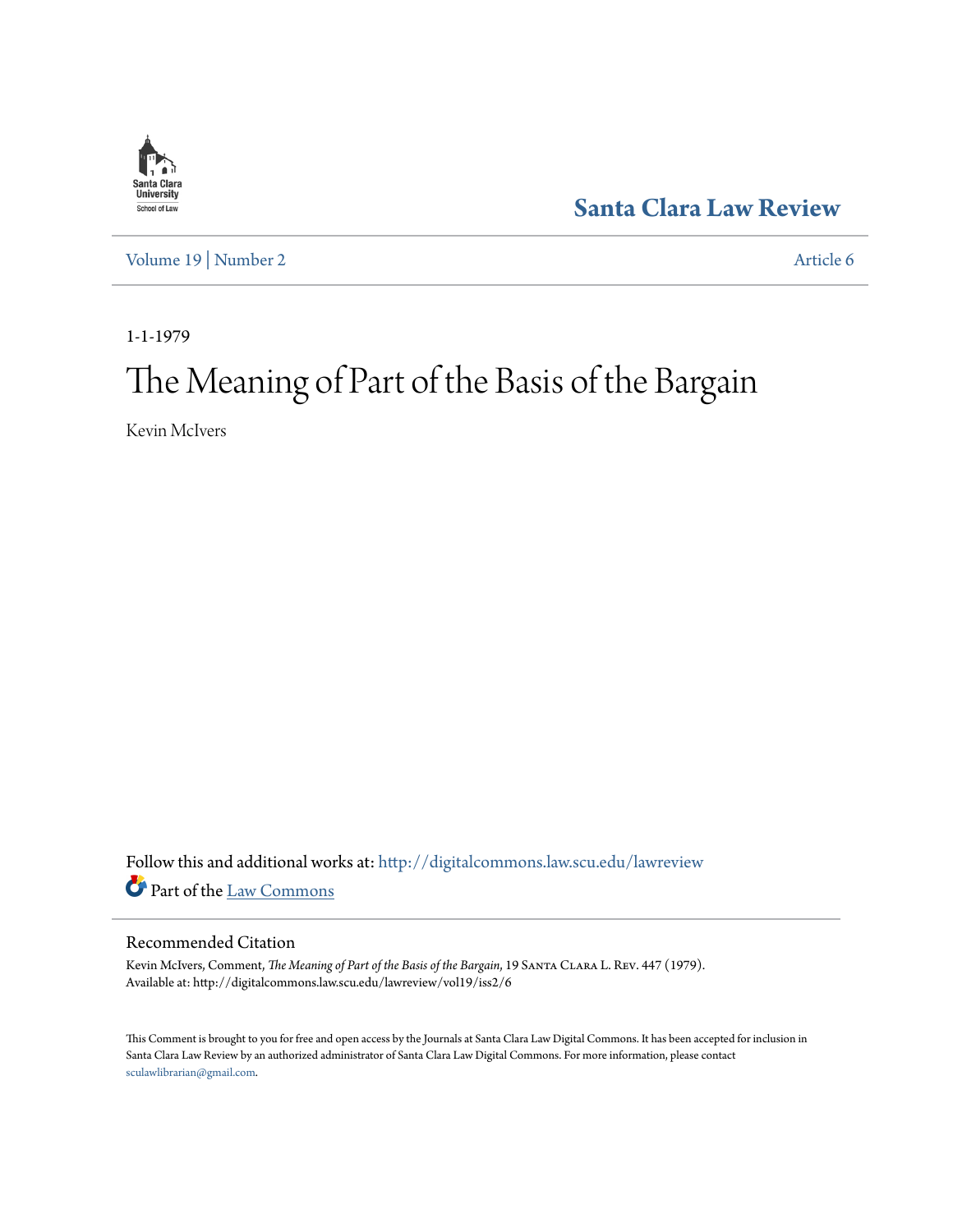# **THE MEANING OF "PART OF THE BASIS OF THE BARGAIN"**

*Let us use with care those living messengers called words. \**

#### **INTRODUCTION**

Section **2-313** of the Uniform Commercial Code **(U.C.C.)** outlines the law of express warranty for the sale of goods.' An express warranty is created under this section when a seller's (or manufacturer's)<sup>2</sup> representation in the form of an affirmation of fact, a promise, a description, a sample, or a model becomes "part of the basis of the bargain."<sup>3</sup> The intention of the seller to warrant the goods is not necessary to impose an express warranty,4 only a representation that becomes "part of the basis of the bargain."<sup>5</sup>

The phrase, "part of the basis of the bargain," is unique to section **2-313** and new to the law of warranty. Before the

2. U.C.C. § 2-318 defines the liability of a seller to a remote user who is not in privity of contract with that seller. California has not adopted this provision, however, and relies wholly upon case law. **J. WHrrE** & R. SUMMERS, **UNIFORM COMMERCIAL CODE 331** n.16 **(1972).**

**3.** The following is the full text of **U.C.C.** § **2-313:**

**(1)** Express warranties **by** the seller are created as follows:

(a) Any affirmation of fact or promise made **by** the seller to the buyer which relates to the goods and becomes part of the basis of the bargain creates an express warranty that the goods shall conform to the affirmation or promise.

**(b)** Any description of the goods which is made part of the basis of the bargain creates an express warranty that the goods shall conform to the description.

(c) Any sample or model which is made part of the basis of the bargain creates an express warranty that the whole of the goods shall conform to the sample or model.

(2) It is not necessary to the creation of an express warranty that the seller use formal words such as "warrant" or "guarantee" or that he have a specific intention to make a warranty, but an affirmation merely of the value of the goods or a statement purporting to be merely the seller's opinion or commendation of the goods does not create a warranty.

*5. Id. §* **2-313,** Official Comment **3.**

<sup>&</sup>lt;sup>19</sup> 1979 by Kevin McIvers.

William Q. Judge, 19th Century lawyer and philosopher.

<sup>1. &</sup>quot;Goods" are defined as:

all things (including specially manufactured goods) which are movable at the time of identification to the contract for sale other than the money in which the price is to be paid . . . . "Goods" also includes the unborn young of animals and growing crops and other identified things attached to realty.

U.C.C. § 2-105(1).

**<sup>4.</sup> U.C.C.** § **2-313(2).**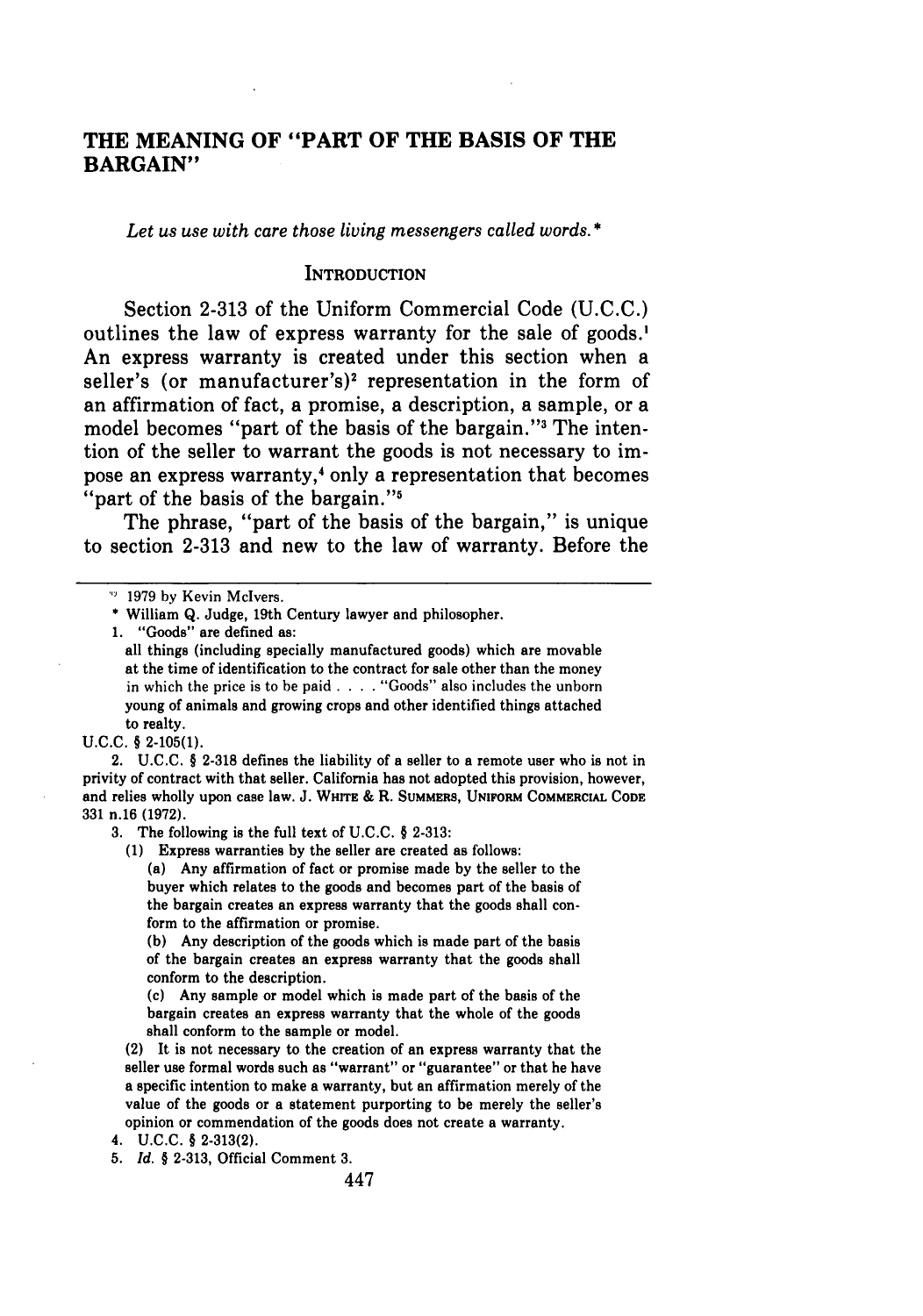U.C.C. was adopted, section 12 of the Uniform Sales Act (hereafter Sales Act) governed the law of express warranty for the sale of goods. That section stated that an express warranty was created if the affirmation of fact or promise had a "natural tendency . . .to induce the buyer to purchase the goods, and if the buyer purchases the goods relying thereon."<sup>6</sup> When the Sales Act was rewritten in the form of the U.C.C..<sup>7</sup> the reference to reliance in express warranty was omitted, indicating the intention of the drafters to alter the old standard. Reliance has been replaced with the concept "part of the basis of the bargain."

The exact meaning of the phrase "part of the basis of the bargain" has not been agreed upon. This confusion is not surprising since neither the text of section 2-313 nor the Official Code Comments (hereafter Comments), which accompany the text, offer a clear definition.<sup>8</sup>

The author's purpose in this comment is to define the phrase "part of the basis of the bargain." Initially, the three general interpretations of section 2-313 most frequently suggested by commentators are considered. Second, U.C.C. section 2-313 is applied to four factual settings. These four settings are: (1) the buyer is unaware, at the moment of purchase, of an existing representation; (2) the representation is made to a buyer after the sale; (3) the buyer knows, at the moment of sale, of an existing representation; and (4) the buyer knows that an existing representation is false. Third, a comparison is made between section 2-313 and other theories of product liability. Finally, a definition of "part of the basis of the bargain" is offered.

#### **SUGGESTED INTERPRETATIONS OF SECTION** 2-313

In *Hauter v. Zogarts,'* the California Supreme Court ad-

The Comments of the National Conference of Commissioners on Uniform State Laws and the American Law Institute may be consulted in the construction and application of this Act, but if text and comment conflict, text controls.

**U.C.C.** § **1-102(3)(f)** (1954 version).

**8.** The Comments to section **2-313** discuss application of the section to some specific factual settings but leave many questions unanswered. **A** comprehensive definition of "part of the basis of the bargain" is not attempted.

**<sup>6.</sup> UNIFORM SALEs ACr § 12 (1906** version).

*<sup>7.</sup> See* **U.C.C.** § **2-313,** Official Comments, *Changes.*

The Comments were written to aid in the interpretation of the text. This purpose was explained **by** the drafters in the 1954 version of the **U.C.C.,** but was omitted from later drafts:

**<sup>9.</sup>** 14 Cal. **3d** 104, 534 **P.2d 377,** 120 Cal. Rptr. **681 (1975).**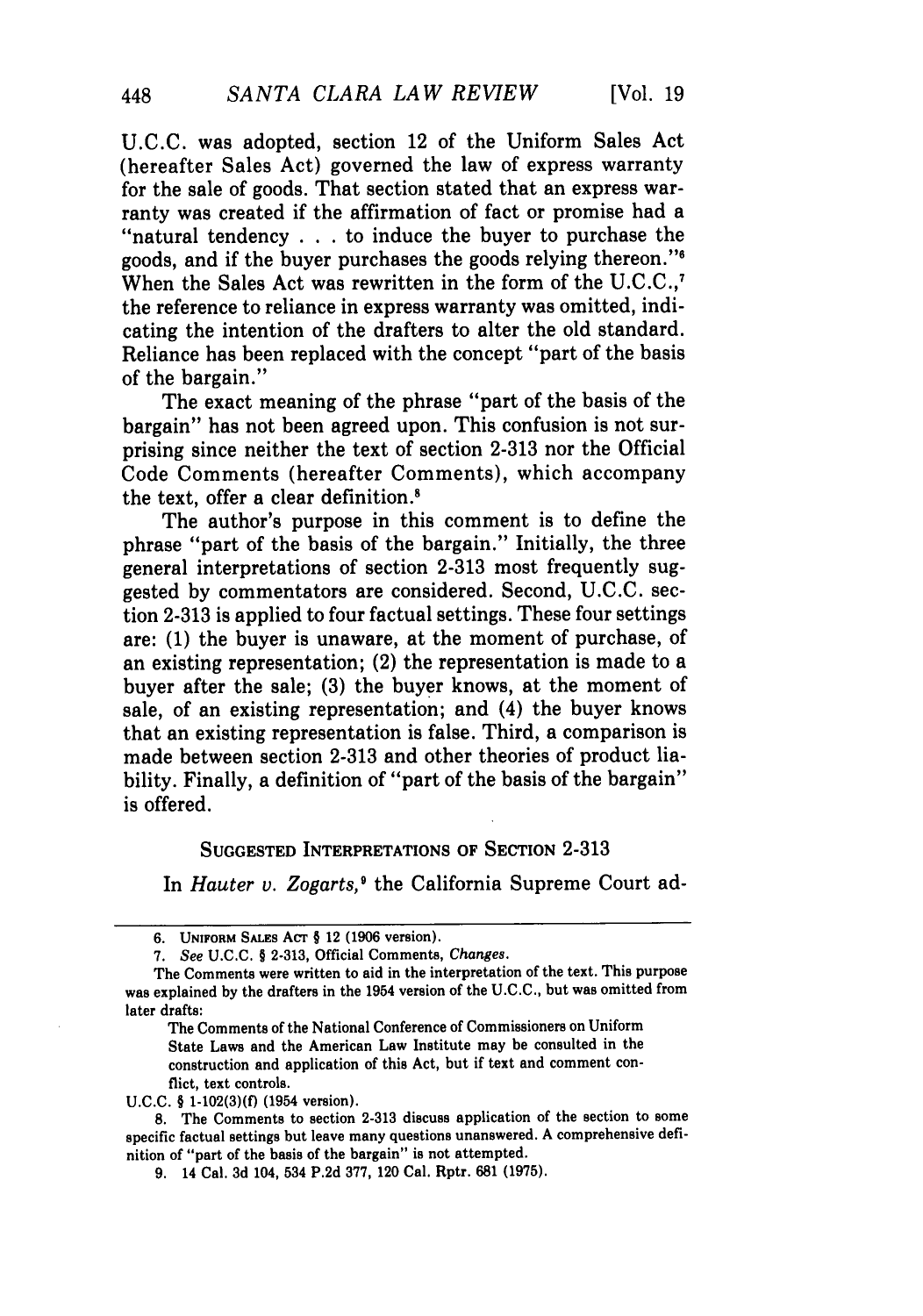dressed the interpretation of section 2-313 for the first time. The court recognized the three interpretations that are usually offered: (1) the plaintiff must affirmatively prove reliance, as under the Sales Act;<sup>10</sup> (2) reliance is presumed, and the defendant has the burden of proving that the plaintiff did not rely; (3) no reliance need be shown or presumed to establish the existence of an express warranty." Although the facts of this case did not require the court to state its position,'2 the court rejected the first interpretation requiring proof of reliance.'3 No opinion as to the other two positions was given. A careful reading of the Comments supports the court's rejection of strict reliance and sheds some light on the other two interpretations.

#### *Strict Reliance*

**19791**

The reasons for rejecting the interpretation requiring affirmative proof of reliance are clear. The word "reliance" does not appear in the text in section 2-313. This absence is conspicuous, given the requirement of reliance in the Sales Act<sup>14</sup> and in the two other product liability theories based upon a seller's representation, strict liability for innocent misrepresentation.<sup>15</sup> and negligent misrepresentation.<sup>16</sup> This time-honored concept would not have been replaced with new and difficult language unless some change had been intended. The U.C.C. drafters included a requirement of reliance in section 2-315, implied warranty of fitness for a particular purpose,<sup>17</sup> making it clear that they realized a distinction between the traditional reliance test and the words "part of the basis of the bargain." Furthermore, Comment 3 explicitly states: "[N]o particular reliance on such statements [affirmations of fact] need be shown in order to weave them into the fabric of the agreement."<sup>18</sup> No other reference to reliance is made in the comments.

**18.** *Id. §* **2-313,** Official Comment **3.**

**<sup>10.</sup> UNIFORM** SALES Acr § 12 **(1906** version).

**<sup>11.</sup>** 14 Cal. **3d** at **115-16,** 534 **P.2d** at **383-84,** 120 Cal. Rptr. at **687-88.**

<sup>12.</sup> The plaintiff, Fred Hauter, clearly relied upon the seller's representation and therefore could meet his burden of proof regardless of which test was applied. *Id.* at **116-17,** 534 **P.2d** at 384, 120 Cal. Rptr. at 688.

**<sup>13.</sup>** *Id.* at **115,** 534 **P.2d** at **383-84,** 120 Cal. Rptr. at **687-88.**

<sup>14.</sup> **UNIFORM SALES ACT § 12 (1906 version).** 

**<sup>15.</sup> RESTATEMENT (SECOND) OF TORTS** § 402-B **(1965).**

**<sup>16.</sup>** *Id.* § **311.**

**<sup>17.</sup> U.C.C.** § **2-315.**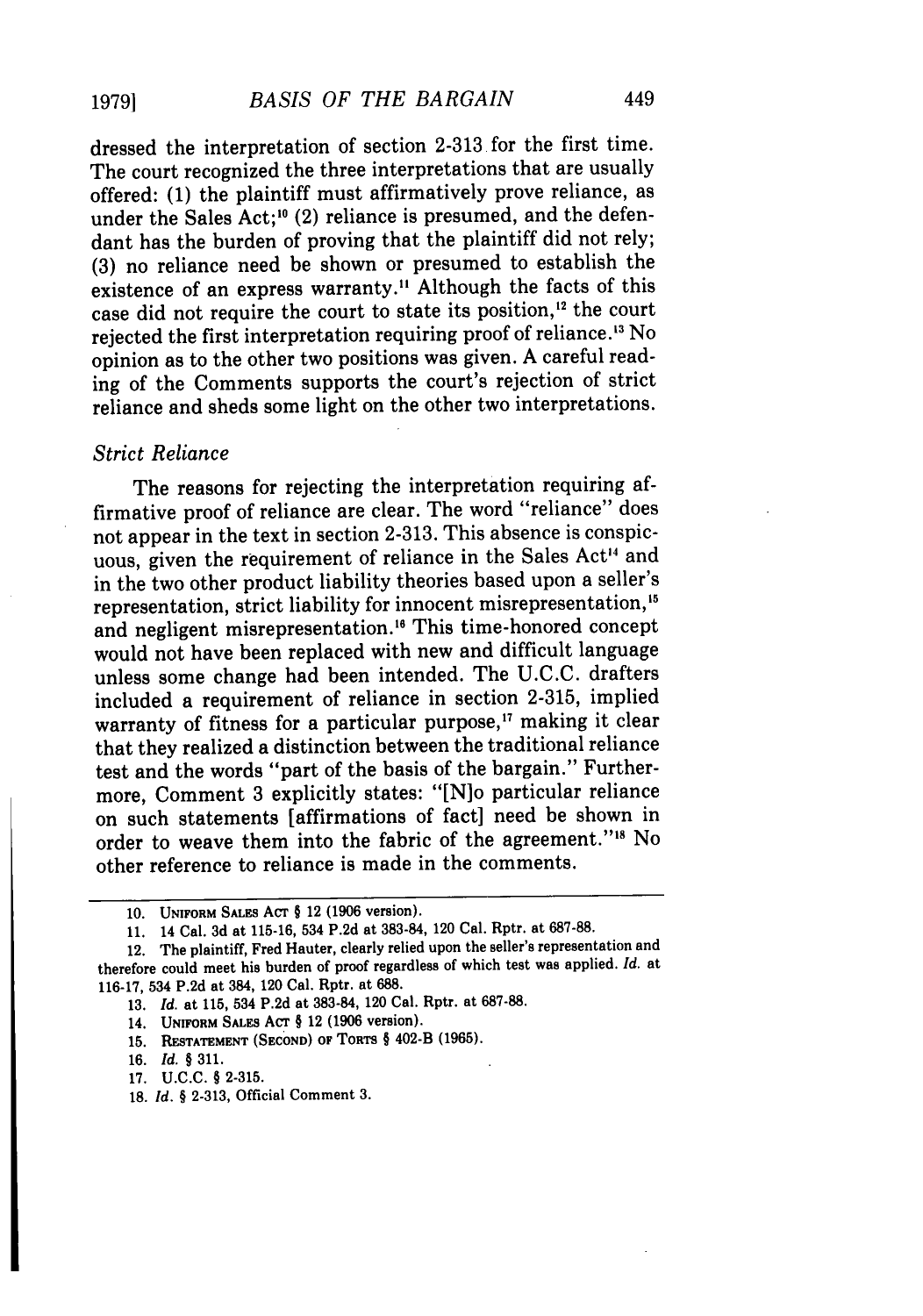## *Presumption of Reliance*

The position that the defendant must rebut a presumption of reliance is based upon two statements in the Comments. Comment 3 states: "[A]ny fact which is to take . . **.** affirmations, once made, out of the agreement requires clear affirmative proof."<sup>19</sup> Comment 6 states: "[T]he presumption is that any sample or model just as any affirmation of fact is intended to become a basis of the bargain.""0 These statements have been interpreted to mean that a presumption of *reliance* is created which may be overcome by affirmative proof of nonreliance.2'

The Comments do not support this position, however, and nowhere in the text of section 2-313 is it stated that a presumption of reliance is created. The presumption created is not that reliance existed, but rather that a representation became part of the basis of the bargain-a different concept.<sup>22</sup> If the drafters had intended that a presumption of reliance be created by section 2-313, it would have been a simple matter to explain the presumption in the text and Comments using the word "reliance." The fact that the word was avoided is strong evidence that affirmative proof of reliance by a plaintiff is not necessary. It is equally strong evidence that a presumption of reliance has not been created.

## *No Reliance*

Although the Comments do not unequivocally state that the Sales Act standard of reliance was purposefully abandoned, it must be assumed from the lack of support in the text and Comments for any theory under section 2-313 utilizing reliance that "part of the basis of the bargain" does not express the same concept as reliance.

If it does not include reliance, "part of the basis of the bargain" must be defined in other terms. Considering the application of section 2-313 to particular factual situations will be helpful in such a definition.

450

<sup>19.</sup> *Id.*

<sup>20.</sup> *Id. §* 2-313, Official Comment 6.

<sup>21.</sup> Ezer, *The Impact of the U. C. C. on the California Law of Sales Warranties,* **8 U.C.L.A.** L. **REV. 281, 285** n.30: "The Code's implicit premise is that the buyer's reliance is prima facie established from the fact that he made the purchase." *See also* **J. WHrrE** & R. **SUMMERS, UNIFORM COMMERCIAL CODE 279 (1972).**

<sup>22.</sup> Notice the choice of words in Comment **6.** "Reliance" is not used. **U.C.C.** *§* **2-313,** Official Comment **6.**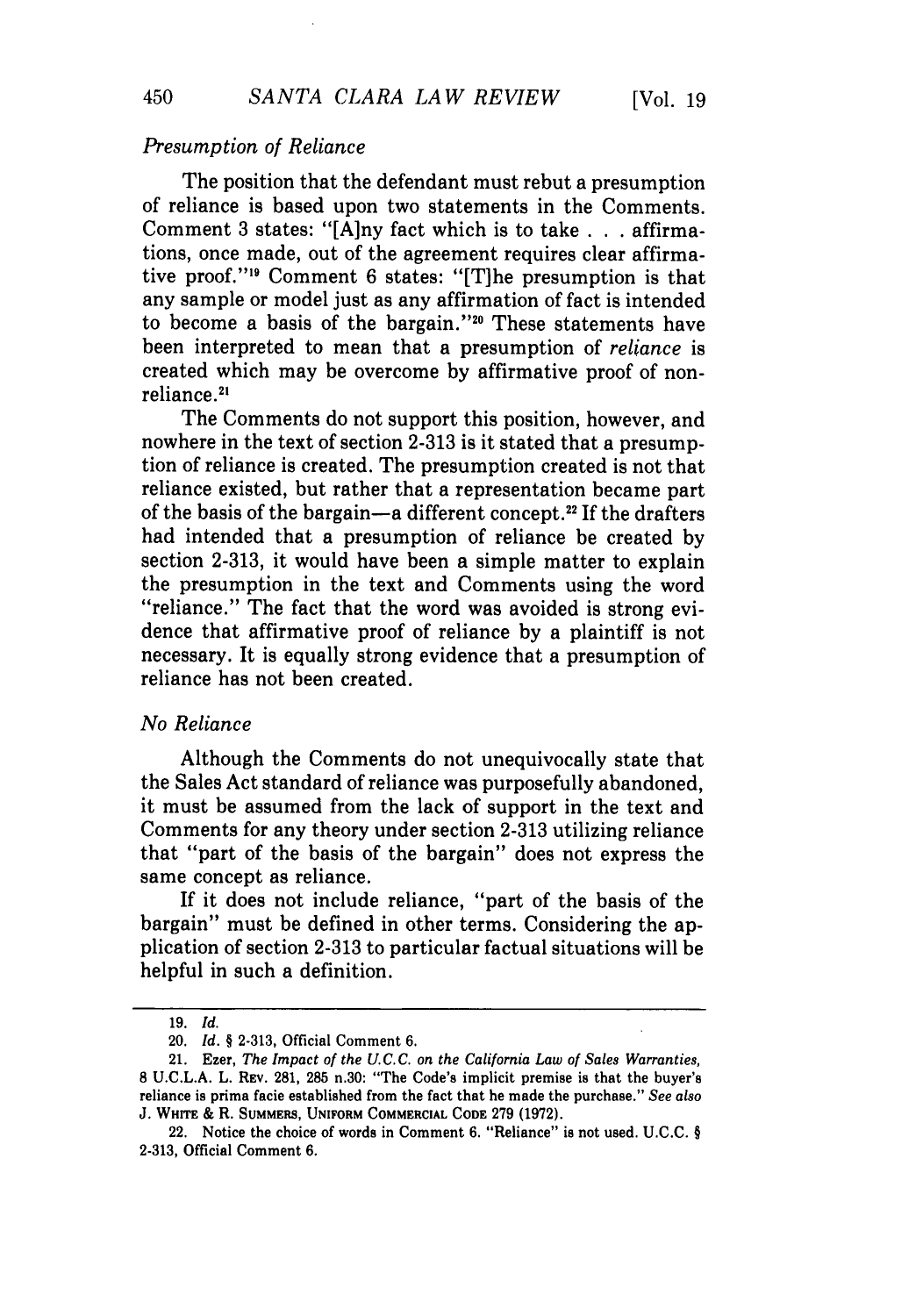#### APPLICATION OF SECTION **2-313**

In spite of the absence of any reference to reliance in section **2-313,** courts and writers have usually insisted upon some requirement of reliance. 3 In *General Supply & Equipment Co., Inc. v. Phillips,"4* the Texas Court of Civil Appeals outlined that state's requirements under section **2-313:** a plaintiff must show **(1)** the existence of an affirmation or promise relating to goods, (2) the affirmation or promise became part of the basis of the bargain, and **(3)** the injured party relied upon the seller's representation in purchasing the goods.<sup>25</sup> In *Eddington v. Dick*,<sup>26</sup> the interpretation of a New York court was virtually identical in form to the Sales Act standard. It required **(1)** an affirmation of fact or promise **by** the seller, (2) the natural tendency of which is to induce the buyer to purchase the goods, and **(3)** that the buyer purchases the goods in reliance thereon.<sup>27</sup>

These and other cases show that courts have fallen back on the familiar standard of reliance for lack of a clear definition of "part of the basis of the bargain." However, since reliance is not called for in the text or Comments of section 2-313, its application should not include reliance. Instead, a new standard must be developed. By applying section 2-313, with the guidance of the Comments, to several factual settings, the nature of such a new standard can be demonstrated.

#### *Buyer is Unaware of an Existing Representation*

In this situation, the buyer, at the moment of purchase, is unaware of an existing express warranty created by a seller for the benefit of the class of persons of which the buyer is a member (prospective buyers). Here, the ability of section 2-313 to

24. 490 **S.W.2d 913** (Tex. Ct. **App. 1972).**

**26. 87** Misc. **2d 793, 386 N.Y.S.2d 180 (1976).**

**<sup>23.</sup>** *See generally* W. **HAWKLAND, A TRANSACTIONAL GUIDE** TO **THE U.C.C.** <sup>58</sup> (1964); Kock, *Seller's Responsibility for His Goods Under the* **U.C. C., 41 N.D.** L. **REV.** 24, **26** (1964); Lauer, *Sales Warranties Under the U.C.C.,* **30** Mo. L. REv. **259, 265-66 (1965);** Shanker **&** Abel, *Consumer Protection Under Article 2 of the U.C.C.,* **29 OHIO L.J. 689, 690 (1968);** Speed Fasteners, Inc. v. Newsom, **382 F.2d 395** (10th Cir. **1967);** Hrosik v. **J.** Keina Builders, **37** Ill. **App. 3d 352,** 345 **N.E.2d** 514 **(1976);** Stamm v. Wilder Travel Trailers, 44 Ill. **App. 3d 530, 358 N.E.2d 382 (1976); Ill.** General Supply **&** Equipment Co. v. Phillips, 490 **S.W.2d 913** (Tex. Ct. **App. 1972);** Eddington v. Dick, **87** Misc. **2d 793, 386 N.Y.S.2d 180 (1976).**

**<sup>25.</sup>** It is interesting to note that this court required both that the buyer rely and that the representation become part of the basis of the bargain, indicating an implicit recognition that the two are different concepts. No attempt was made to define the nature of this difference, however. *Id.* at **917.**

**<sup>27.</sup>** *Id.* at **795, 386 N.Y.S.2d** at **181.**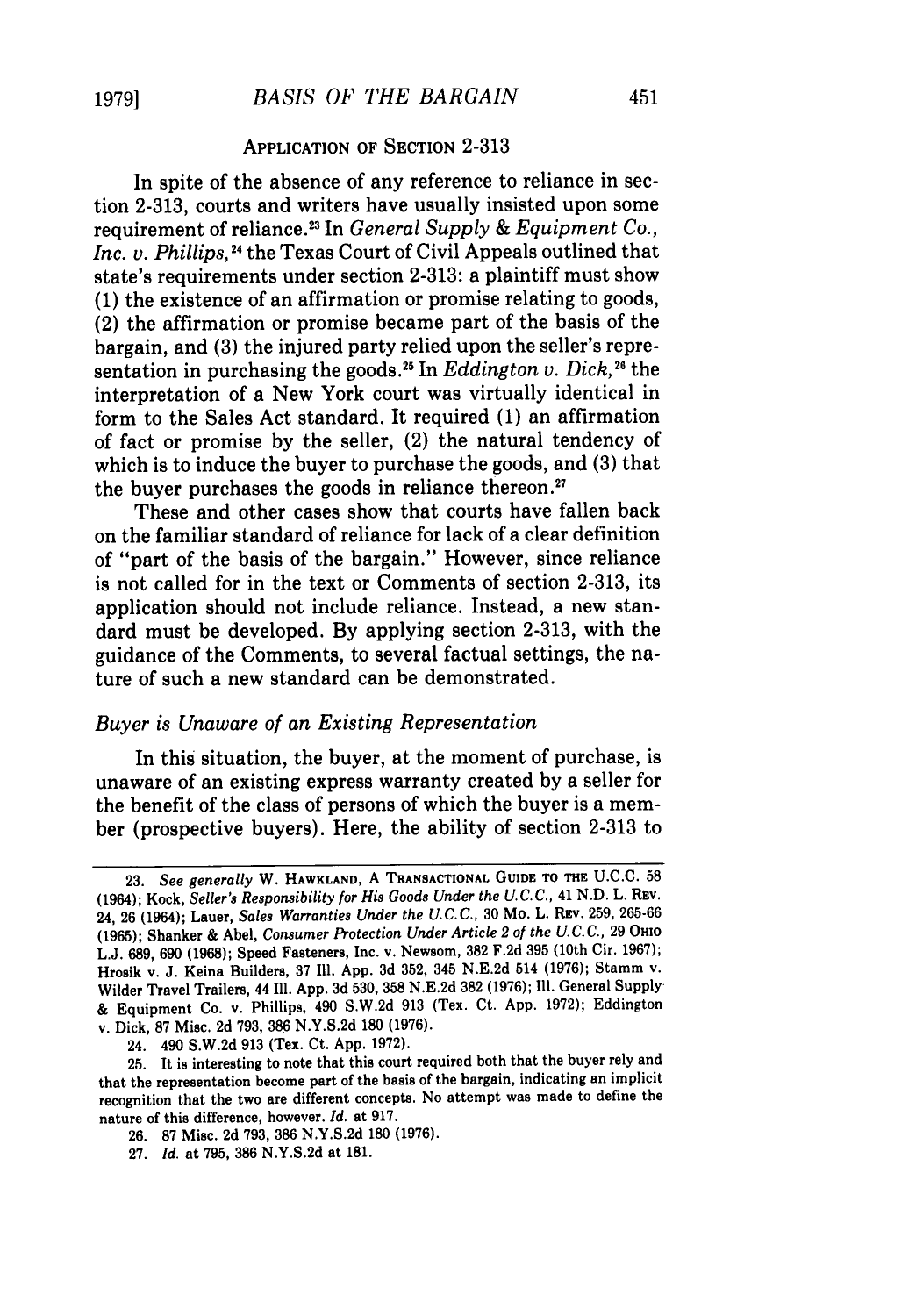reach beyond the scope of the Sales Act can be clearly seen.

An express warranty could not have existed under the Sales Act when a buyer was unaware of the representation, because a person cannot rely upon something completely outside of his or her knowledge and experience.<sup>28</sup> Likewise, if affirmative proof of reliance is required by U.C.C. section 2-313, an express warranty cannot exist under the U.C.C. without the buyer's knowledge of the representation before purchase.<sup>29</sup> Even creating a presumption of reliance would not change the outcome of a case in which the buyer is unaware of the representation, because such a presumption could easily be overcome by pointing to the plaintiff's lack of awareness of the representation." An express warranty could not exist without the buyer's advance knowledge of the representation. However, a careful look at section 2-313 reveals the intention of the drafters to permit the plaintiff the possibility of recovery under an express warranty without prior knowledge of the representation.

In section  $2-313(1)(a)$ , which refers to representations made in the form of affirmations of fact or promises, the U.C.C. explicitly requires that the representation which relates to the goods be made "by the seller to the buyer."<sup>31</sup> In subsections  $(1)(b)$  and  $(1)(c)$ , which refer to representations made in the form of descriptions, samples, or models, the requirement that a representation be made "to the buyer" is conspicuously missing.<sup>32</sup>

Since the language is so obviously different, the drafters must have intended to leave open the possibility that an express warranty of description, sample, or model could inure to the benefit of a particular buyer to whom it had not been personally communicated. This is very significant because there are few situations in which a seller's words, containing an affirmation of fact or promise relating to a product, do not also describe the product to some degree.<sup>33</sup> For example, to state

<sup>28.</sup> *See generally* **UNIFORM SALES ACT** § 12 **(1906** version).

**<sup>29.</sup>** *See* **J. WHrrE &** R. **SUMMERS, UNIFORM COMMERCIAL CODE 277 (1972).** "At minimum a plaintiff **. . .** should have to testify that he (or his agent) knew of and relied upon the advertisement in making the purchase." *Id.* at **280.**

**<sup>30.</sup>** Under § **2-313,** affirmative proof may overcome a presumption that a warranty is "part of the basis of the bargain." Whether the presumption is overcome is normally a question of fact. **U.C.C.** § **2-313,** Official Comment **3.**

**<sup>31.</sup> U.C.C.** § **2-313(1).**

**<sup>32.</sup>** *Id.*

**<sup>33.</sup>** Comment 3 indicates that the drafters intended this broad interpretation of warranties of description: "In actual practice affirmations of fact made **by** the seller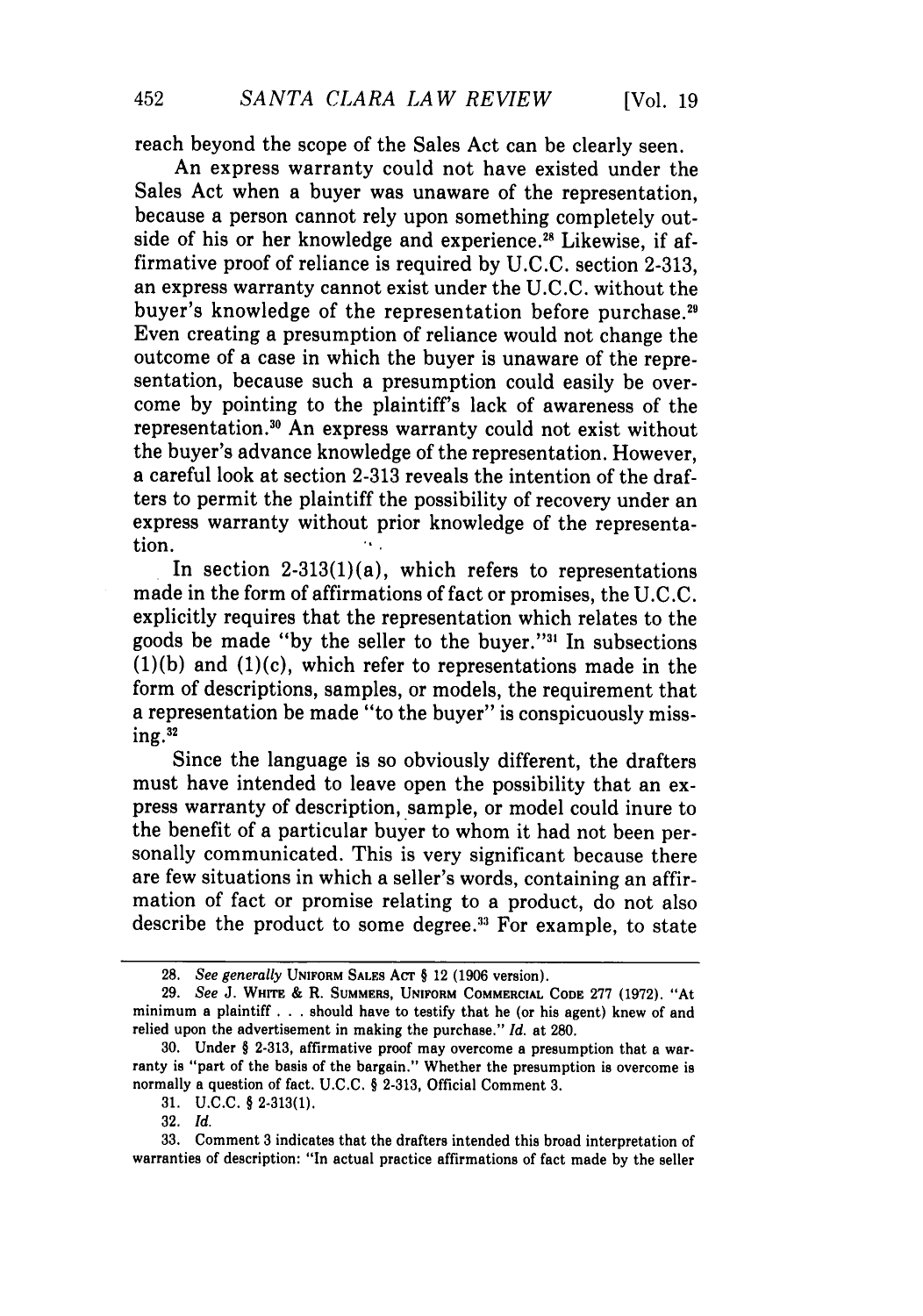that tests taken of a product "show no deterioration in five years of normal use" is to affirm a fact, but it is also to describe the quality of the product.<sup>34</sup> Thus, a buyer may often be protected by an express warranty of description, sample, or model of which that person was unaware of at the time of purchase because section 2-313 does not require communication from the seller "to the buver" in such cases.<sup>35</sup>

The inclusion of the word "basis" in the text of section 2- 313 is further evidence that reliance is not required and that an express warranty is not limited to the representations communicated to the buyer at or before the moment of sale. The key phrase could have been more concisely worded, "part of the bargain," "part of the sales agreement," or "part of the contract of sale." The words "bargain," "agreement," or "contract" by themselves convey clearly and simply the idea that communication of the representation between the seller and the buyer must occur, if the representation is to be a binding part of the sales contract. Without modification, these words imply mutual knowledge, understanding, and consent. The word "basis" adds nothing to such an interpretation. To one who is thinking in terms of standard contract law or in terms of an express warranty based upon the concept of reliance, the word is unnecessary and confusing. "Basis" must be intended to create a different meaning.

"Basis" is defined as "foundation" and as "something upon which something else is constructed or established." 36 A sales agreement or bargain is established upon the basis of a collection of laws and accepted practices within a particular marketplace, as well as upon agreements between parties. These rules and practices within the marketplace make up the general commercial setting, which is the "foundation" of each sales agreement-the "basis" of each bargain. Of course, reliance by one party on an agreement or on a promise of another may be a part of the total setting in which a particular sale is made, but it does not constitute the entire "basis." Other fac-

about the goods during a bargain are regarded as part of the description of these goods. .. **." U.C.C.** § **2-313,** Official Comment **3.**

<sup>34.</sup> General Supply **&** Equipment Co. v. Phillips, 490 **S.W.2d** at **917-18.**

**<sup>35.</sup>** This distinction within section **2-313** may indicate an intent to distinguish between personal communications and generally communicated representations. It is fair that a *personal* communication between one seller and one buyer (affirmation of fact or promise) would not be a sufficient basis to create an express warranty for the benefit of future buyers who happen to become aware of the content of that personal communication.

**<sup>36.</sup> WEBSTER'S NEw COLLEGIATE DICTIONARY 93** (8th ed. 1974).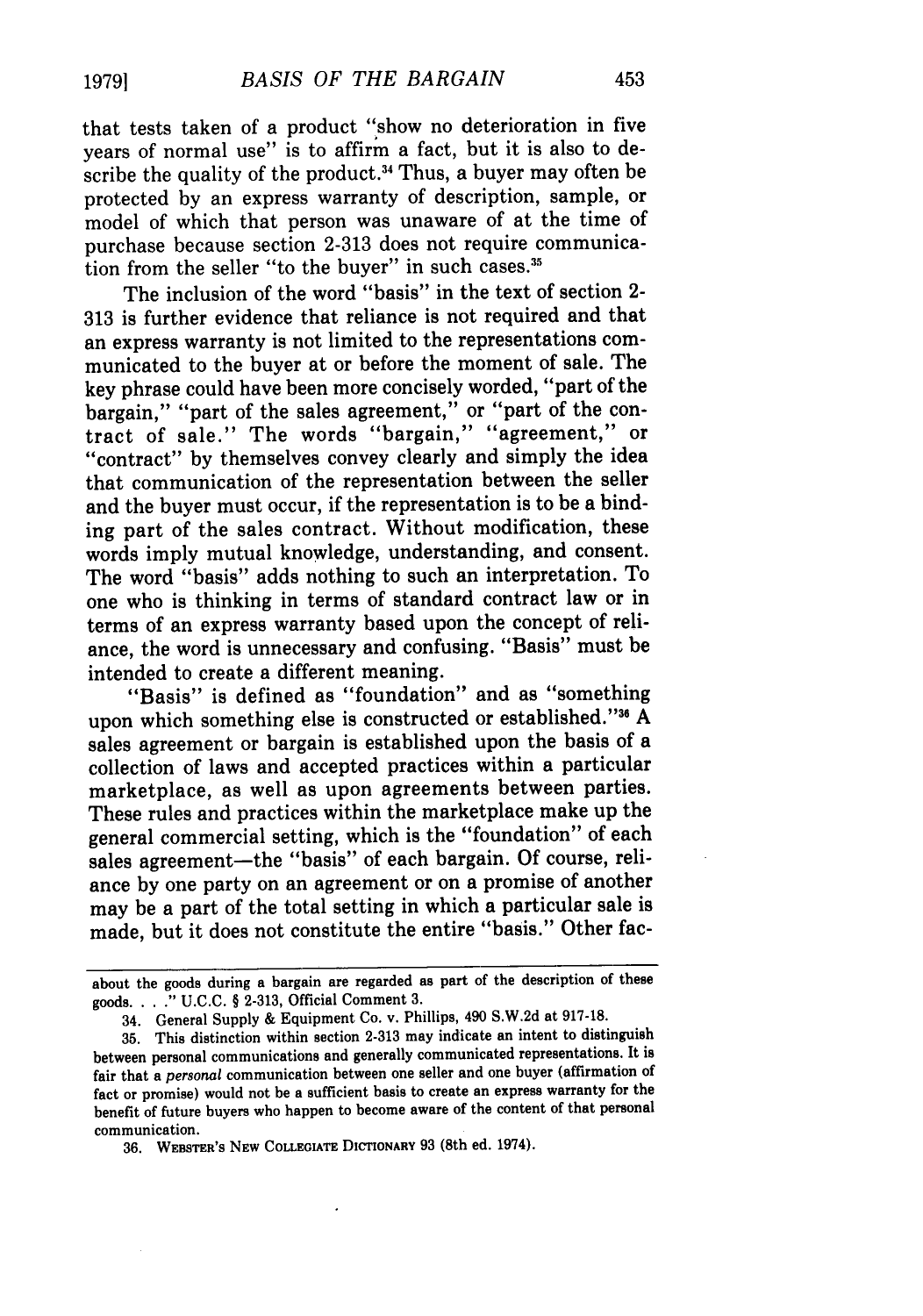tors, such as the relevant laws, customs of the trade, market conditions, and advertising, are always involved. However, the language of the statute requires only that the representation form a "part of the basis of the bargain."<sup>37</sup>

To be "part of the basis of the bargain," a representation must constitute some portion ("part") of the particular commercial environment ("basis") in which the sale ("bargain") is made. Therefore, a representation can either be generally communicated in the marketplace of the product, or be communicated to a particular buyer.<sup>38</sup>

Such a reading of section 2-313 is supported by Comment 2: "[T]he warranty sections of this Article are not designed in any way to disturb those lines of case law growth which have recognized that warranties need not be confined either to *sales contracts* or to the direct parties to such a contract (italics added)."39

Thus it would be consistent with section **2-313** for a court to find an express warranty even though the representation was not actually an element of the sales negotiation or agreement. The nature of the interaction between a seller and a buyer in establishing a contract of sale is immaterial to the question of whether an express warranty has been created by that seller. Courts are invited to step creatively beyond the limitations imposed by the old law of express warranty.

Once the seller's representation has been found to be a part of the commercial setting in which a particular product is marketed, the final question to be considered is that of fairness."' **If** the circumstances are such that it would be fair to bind a seller to the representation, an express warranty exists. Fairness is not explicitly defined in the Comments. We know, however, that buyer reliance is not a factor.

The above analysis is well illustrated in three recent cases. In *Jackson v. Muhlenburg Hospital,"* the defendant hospital was sued when a patient contracted hepatitis following blood transfusions. **A** label on the container of blood, which neither

**<sup>37.</sup> U.C.C.** § **2-313.**

**<sup>38.</sup>** Examples of representations communicated generally in the marketplace are: **(1)** advertisements; (2) information on labels and containers; **(3)** notices of warranty or guarantee intended to pass with the product at sale.

**<sup>39.</sup> U.C.C.** § **2-313,** Official Comment 2.

<sup>40. &</sup>quot;The sole question is whether the language or samples or models are *fairly* to be regarded as part of the contract." **U.C.C.** § **2-313,** Official Comment **7** (italics added).

<sup>41.</sup> **53 N.J. 138,** 249 **A.2d 65 (1969).**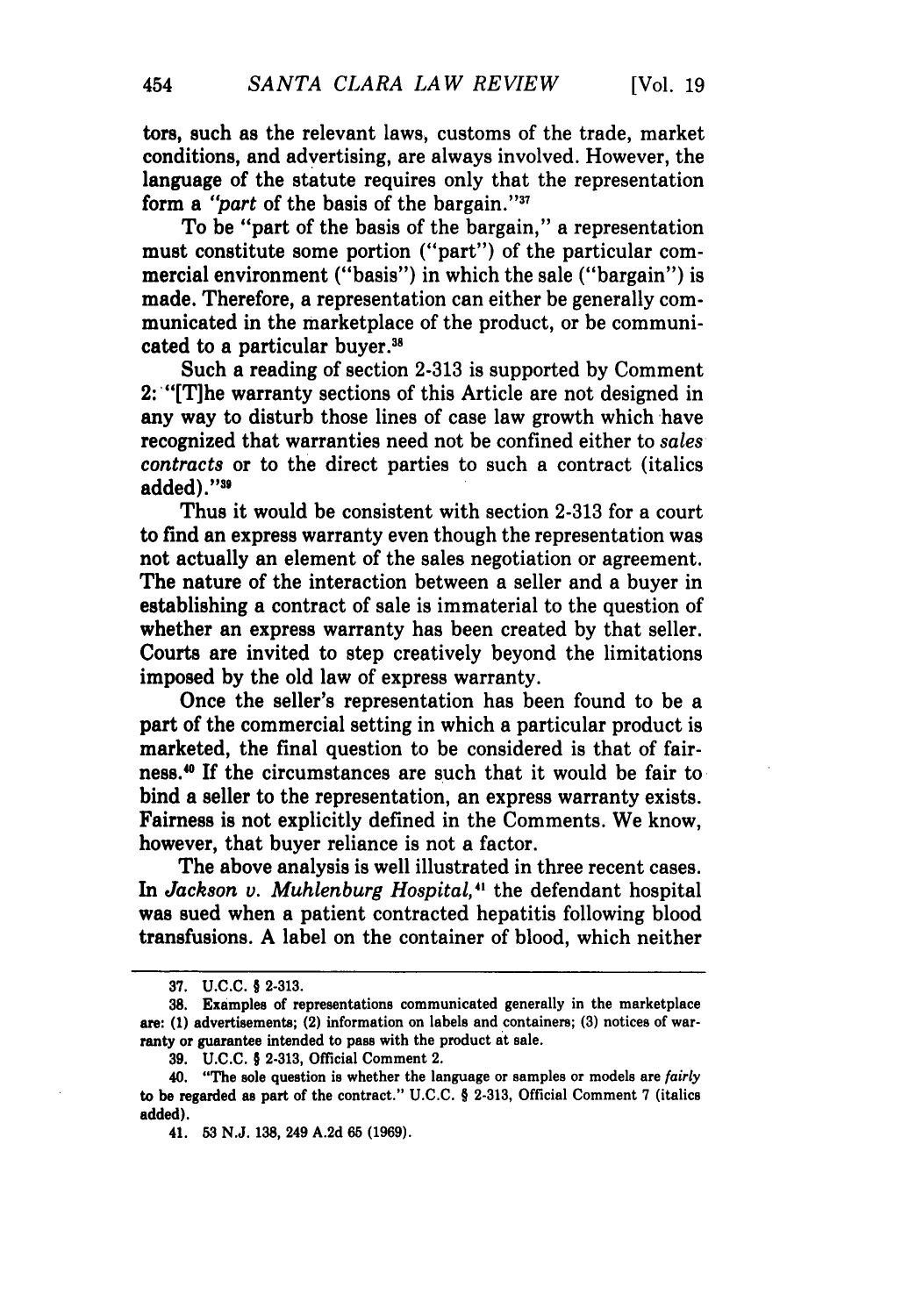the plaintiff nor her husband saw, guaranteed the "utmost care in the selection of donors. . . . "<sup>42</sup> In sending the case back for retrial on the issue of the care used in selecting donors, the court held: "The fact that the patient and her husband probably never saw the label on the container of blood has not been overlooked. They are nevertheless entitled to the benefit of the express warranty."<sup>43</sup>

*Marston v. E.L DuPont de Nemours & Company, Inc."* involved the sale and use of an insecticide. The product label stated that it was recommended for use as a transplant water treatment for tobacco growing. The plaintiff used the product for the prescribed purpose with the result that his crop was badly damaged. Although the plaintiff testified that he did not read the label until after delivery, the court held that an express warranty was created for his benefit, reliance not being an element of a section 2-313 cause of action."

In *Winston Industries, Inc. v. Stuyvestant Ins. Co.*,<sup>46</sup> the buyer purchased a new mobile home to be used as a personal residence. Shortly after purchase, the mobile home was badly flooded as the result of a disconnected waterline. The flooding caused extensive and permanent damage to the mobile home. While it was a business practice of the seller to place a written warranty in every mobile home sold, no warranty ever reached the purchaser in this case. In affirming a judgment for the plaintiff, the court said: "[D]espite the fact that the purchaser did not physically receive a copy of the written expressed warranty an express warranty was, in fact, in existence and does inure to the benefit of appellee."47

The interpretation of section 2-313 employed by the courts in the *Jackson, Marston,* and *Winston Industries* cases is consistent with the public policy considerations which underlie the **U.C.C.11** A seller is encouraged to make only careful and accurate representations and to continue to produce a product which meets the minimum standard of quality established by the representation. Comment 4 states that "the whole purpose of the law of warranty is to determine what it is that the seller

<sup>42.</sup> *Id.* at 66.

<sup>43.</sup> *Id.*

<sup>44. 23</sup> U.C.C. Rptr. 1140 (W.D. Va. 1978).

<sup>45.</sup> The district court cited Comment 4 as authority: "[N]o particular reliance need be shown. . . **."** *Id.* at 1142.

<sup>46. 55</sup> Ala. App. 525, 317 So. 2d 493 (Civ. App. 1975).

<sup>47.</sup> *Id.* at 529, 317 So. 2d 496.

<sup>48.</sup> *See* R. **NORDSTROM,** HANDBOOK **OF THE** LAW **OF SALES 209 (1970).**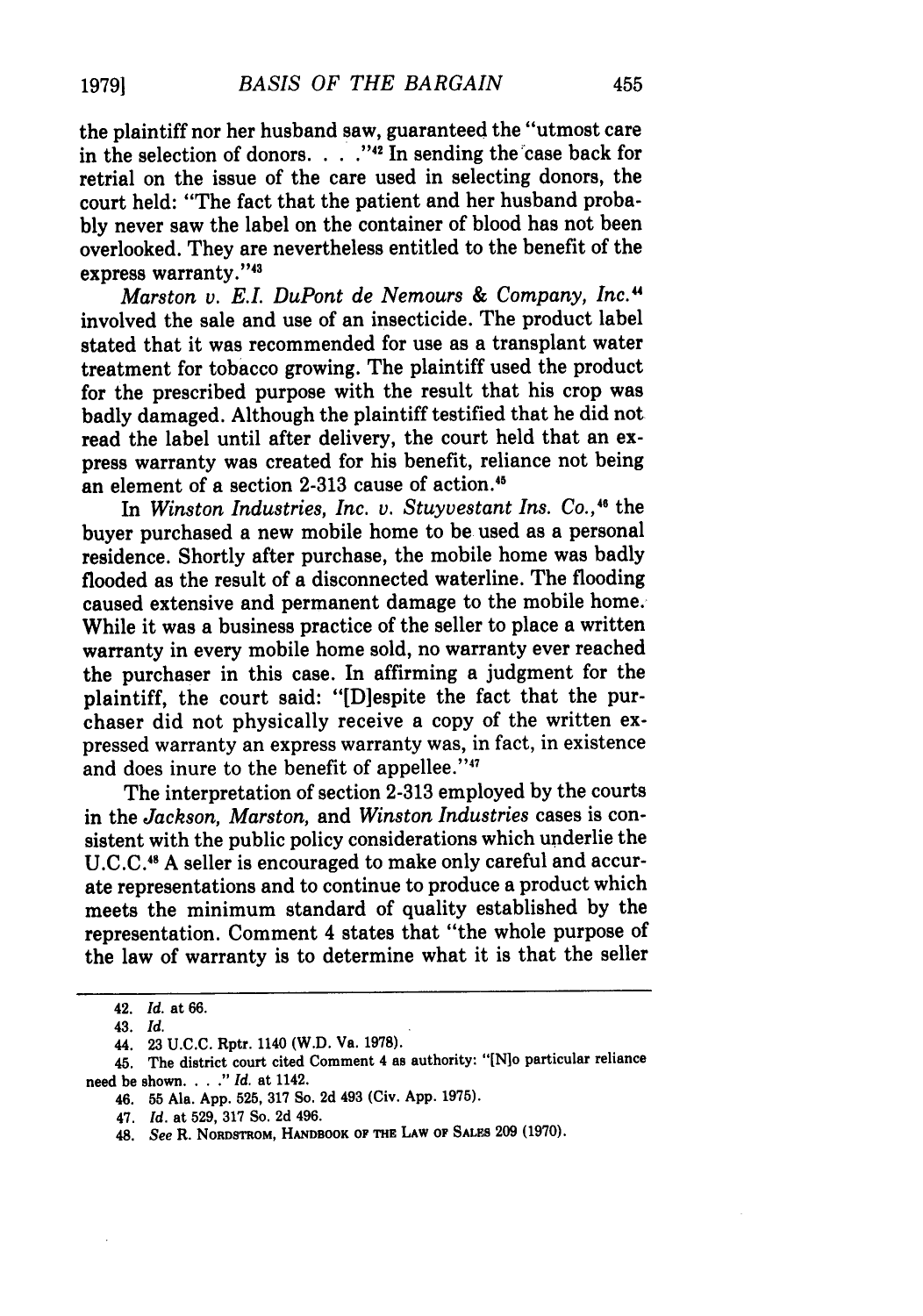has in essence agreed to sell."<sup>49</sup> It is the seller, by the representation made, who sets the standard of quality to which the goods must conform, thereby agreeing to sell to the potential buyer goods of the quality described. By focusing on the content of the representation rather than on the buyer's reliance, the policy of encouraging the responsible marketing of high quality goods is best realized. It is not reasonable to deny a buyer the protection of an express warranty because the buyer happened not to read the representation. The California Supreme Court noted this view in *Hauter,* stating: "[I]f a seller agrees to sell a certain quality of product, he cannot avoid liability for selling lower grade goods. No longer can he find solace in the fact that the injured consumer never saw his warranty.50"

## *Representation Is Made to the Buyer After the Sale*

It is not uncommon for a purchaser to receive additional assurances from a seller after the moment of purchase. Since the purchase has already been completed, it is not possible that the buyer purchased in reliance upon the representation. Under the Sales Act, therefore, no express warranty would exist.<sup>51</sup>

However, an express warranty may be created in this way because reliance is not an element under the U.C.C. Comment 7 states:

The precise time when the words of description or affirmation are made or samples are shown is not material. The sole question is whether the language or samples or models are fairly to be regarded as part of the contract. If language is used after the closing of the deal (as when the buyer when taking delivery asks and receives an additional assurance), the warranty becomes a modification, and need not be supported by consideration if it is otherwise reasonable and in order (§2-209).<sup>52</sup>

*Jones v. A briani*<sup>53</sup> illustrates the proper application of this principle. In that case, promises made by a seller to a buyer after the purchase of a mobile home were designed to induce

 $\mathbf{r}$ 

<sup>49.</sup> U.C.C. § **2-313,** Official Comment 4.

**<sup>50.</sup>** Hauter v. Zogarts, 14 Cal. **3d** 104, **116** n.12, 534 P.2d **377,** 384 n.12, 120 Cal. Rptr. **681, 688** n.12 **(1975).** The court here merely took note of this view without expressing its position.

<sup>51.</sup> **UNIFORM SALES Acr** § 12 **(1906** version).

<sup>52.</sup> **U.C.C.** § **2-313,** Official Comment **7.**

**<sup>53. 350</sup> N.E.2d 635 (Ind.** Ct. **App. 1976).**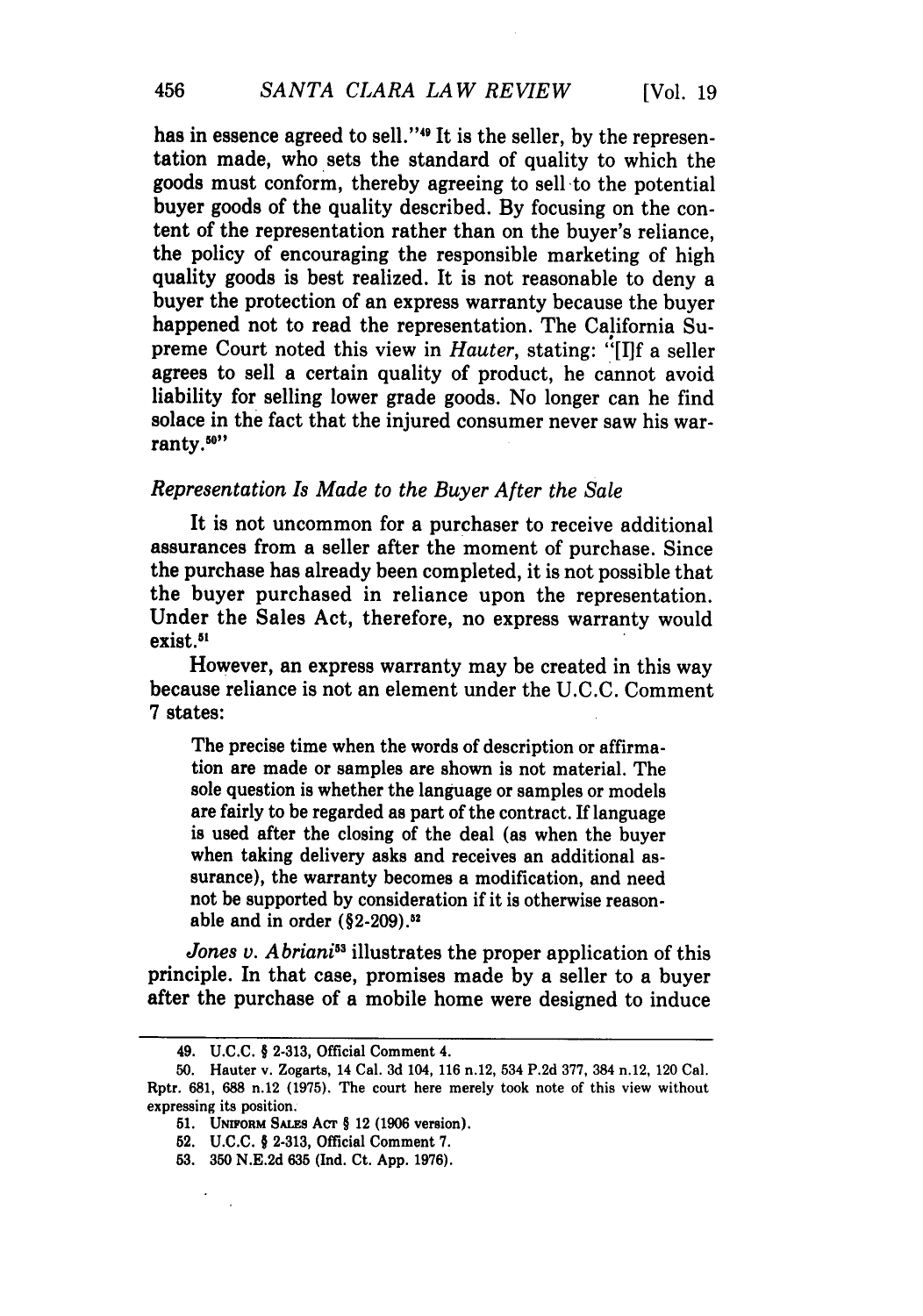the buyer to accept delivery of the product with certain defects. The court held that an express warranty by modification was created, even though no reliance could have existed on the facts.<sup>54</sup>

One commentator suggests another rationale for post-sale representations becoming express warranties without additional consideration: "A 'bargain' is not something that occurs at a particular moment in time, and is forever fixed as to its content; instead, it describes the commercial relationship between the parties in regard to this product."55 Under this theory, a post-sale representation could easily be seen as creating an express warranty. Consideration for the warranty is found in a buyer's forbearance to return the product for refund.<sup>56</sup> However convincing this rationale might be, it is unnecessary because the U.C.C. clearly requires no showing of consideration of any kind to create an express warranty by modification."

Some courts refuse to recognize an express warranty when the representation comes after the sale. In *Hrosik v. J. Keim Builders,58* the court held that a written warranty on a home delivered after purchase was not an express warranty under U.C.C. section 2-313 because "reliance [at the time of purchase] is missing."<sup>59</sup> Such a ruling is manifestly unfair and fails to take into account the explicit provision for modification under section 2-209,<sup>60</sup> where reliance is not required.

Post-sale express warranties by modification are another example of the U.C.C. explicitly abandoning the concept of reliance in express warranty.

#### *Buyer Knows of an Existing Representation*

The most common factual setting in express warranty cases is that in which the representation is communicated to a buyer at or before the moment of purchase. This situation occurs frequently in express warranty cases because it is only with the buyer's advance knowledge of a representation that it is possible to find reliance, which has often been considered

**19791**

<sup>54.</sup> *Id.* at 645.

<sup>55.</sup> R. NORDSTROM, supra note 48, at 206.

<sup>56.</sup> *Id.* at 207.

**<sup>57.</sup> U.C.C.** § **2-209(1).**

**<sup>58. 37</sup> Il. App. 2d 352,** 345 **N.E.2d** 514 **(1976).**

**<sup>59.</sup>** *Id.* at 354, 345 **N.E.2d** at **515.**

**<sup>60.</sup> U.C.C.** § **2-209(1):** "An agreement modifying a contract within this Article needs no consideration to be binding."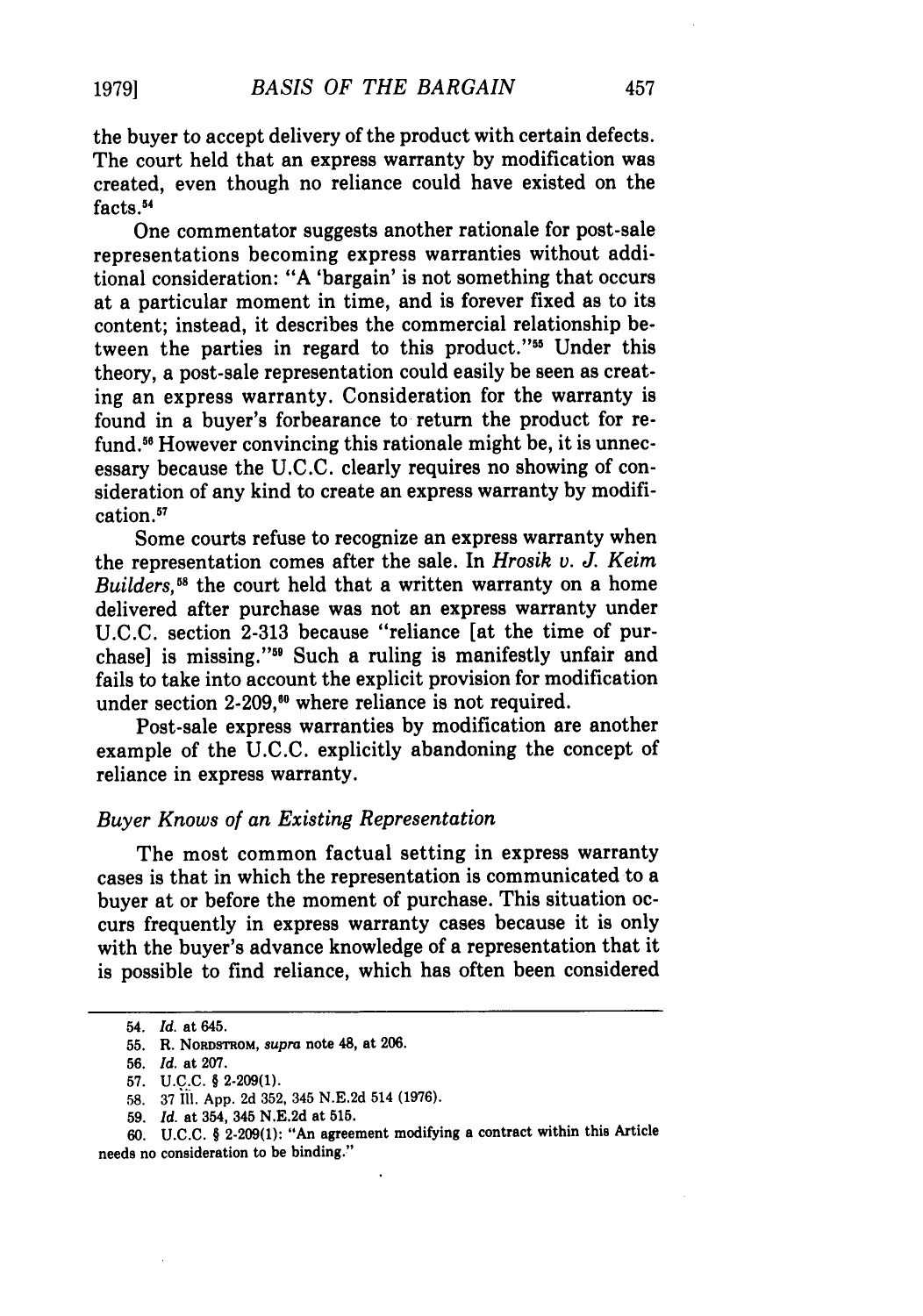necessary to create a section 2-313 express warranty.

When the representation is communicated to the buyer at or before purchase, courts usually have no trouble finding reliance and, therefore, an express warranty. Of course, proving reliance, that is, a dependency existing in a human mind at a particular moment, is a task more metaphysical than legal.<sup>61</sup> It has generally been sufficient to show that "the seller's statements . . .were of a kind which naturally would induce the buyer to purchase the goods and that he did purchase the goods."<sup>82</sup> A seller's statement communicated to a buyer which reflects positively upon a product, and that buyer's eventual purchase of the product, is all that is needed to establish reliance.

With a buyer's advance knowledge of a representation, there should also be no difficulty in finding that a representation has become "part of the basis of the bargain." Writers have agreed that the test under section **2-313** is satisfied if reliance is found to exist.<sup>63</sup> That a buyer relies upon a representation is ample proof that it has become a part of the commercial environment within which the sales contract is made.

Even with no proof of reliance, a buyer may still be protected **by** an express warranty if it is "part of the basis of the bargain,"<sup>44</sup> since representations communicated to the general market in which the product will be sold or to a particular buyer form part of the foundation of the sale to that buyer. Nothing else need be shown "to weave them [representations] into the fabric of the agreement.""6 In *Gillette Dairy, Inc. v. Hydrotex Industries,"6* the court held that the trial court had properly left it for the jury to determine whether a representation made before purchase, concerning oil used in the plaintiffs machinery, had become "part of the basis of the bargain," even though there was apparently no reliance in the purchase. Reli-

**66.** 440 **F.2d 969 (1970).**

**<sup>61.</sup>** *See* Ezer, *The Impact of the U.C.C. on The California Law of Sales Warranties,* **8 U.C.L.A.** L. **REv. 281 (1961).** He stresses the role of *§* **2-313** in deemphasizing the "metaphysical buyer's reliance" test. *Id.* at **285.**

**<sup>62.</sup> J. WHrrE &** R. **SUMMERS, UNIFORM COMMERCIAL CODE 278 (1972).** The authors quote Professor Williston's analysis of the burden of proof under the Uniform Sales Act, but without reference to reliance. **S. WLLISTON, SALES 206** (rev. ed. 1948). *See also* Steiner v. Jarrett, **130** Cal. **App. 2d 869, 280 P.2d 235** (1954).

**<sup>63.</sup>** "If the seller's statements would have met the test of the Uniform Sales Act, the 'basis of the bargain' test of the Code has been satisfied." R. NORDSTROM, *supra* note 48, at 205.

<sup>64.</sup> **U.C.C.** § **2-313,** Official Comment **3.**

*<sup>65.</sup> Id.*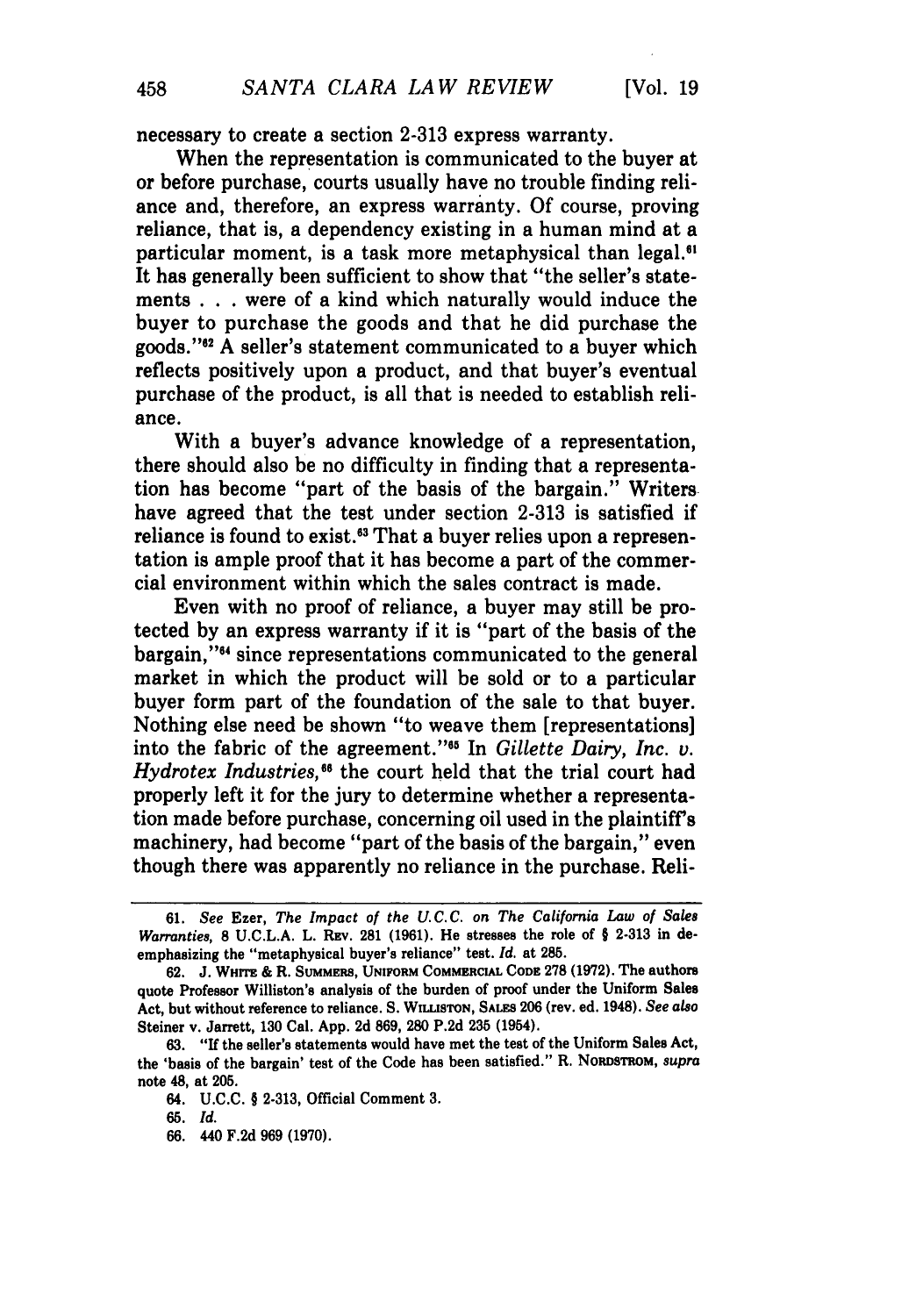ance was not seen as being synonymous with "part of the basis of the bargain."<sup>67</sup>

The only time a representation might not constitute an express warranty at the time of purchase is when it is merely a statement of the value of the goods or of the seller's opinion regarding the goods,<sup>68</sup> or when the particular representation is properly disclaimed by the seller."9 Even when the representation is one of value or opinion, it is a question of fact whether it has become a "part of the basis of the bargain." $70$ 

#### *Buyer is Aware that a Warranty is False*

When a buyer becomes aware before purchase that a product does not conform to a seller's representation, it is generally held that the buyer cannot later assert a claim based upon that representation.<sup>71</sup> This point of view is based upon the idea that some quantum of reliance is required by U.C.C. section **2-313,** and that a buyer would not rely upon information known to be inaccurate.<sup>72</sup> Since reliance is not an element of section 2-313,<sup>73</sup> this reliance analysis is inappropriate. The facts must be analyzed according to the letter and the spirit of section **2-313.**

Section 2-313 does not directly address the situation in which a buyer purchases knowing that a representation is false. However, the subject of a buyer's advance knowledge of nonconformity with a warranty is discussed in U.C.C. section 2- 316. This section states: "[W]hen the buyer before entering the contract has examined the goods or the sample or model as fully as he desired or has refused to examine the goods there is no *implied* warranty with regard to defects which an examination ought in the circumstances to have revealed to him."<sup>77</sup>

**67.** *Id.*

**70. U.C.C.** § **2-313,** Official Comment **8.**

**71.** *See* 1 R. **ANDERSON, UNIFORM COMMERCIAL** CODE 492 (2d ed. **1970).** A representation "cannot be regarded as having formed part of the basis of the bargain when the buyer knew that it was not true." *Id.*

**72.** *See* City Machine & Mfg. Co. v. A. & A. Machine Corp., 4 U.C.C. Rptr. 461 (E.D.N.Y. **1967).**

**73. "[N]o** particular reliance on such statements need be shown." U.C.C. § 2- **313,** Official Comment **3.**

74. U.C.C. § **2-316(3)(b)** (emphasis added).

**<sup>68.</sup> U.C.C.** § **2-313(2): "[Aln** affirmation merely of the value of the goods or a statement purporting to be merely the seller's opinion or commendation of the goods does not create a warranty."

**<sup>69.</sup> U.C.C.** § **2-313,** Official Comment 4: "[Tihe parties **. . .** [may] make their own bargain as they wish."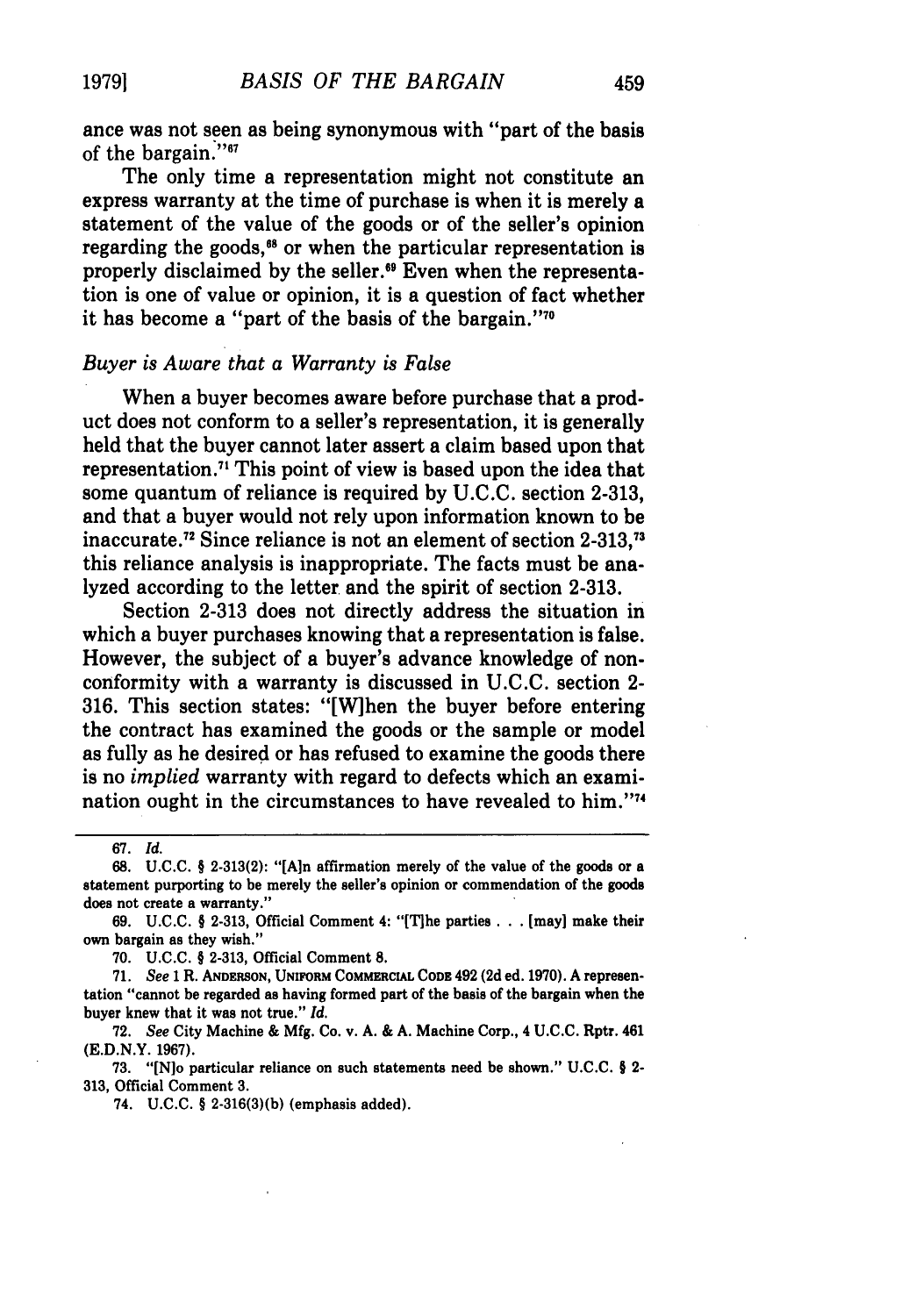**A** reference to express warranty in section 2-316 would not have been awkward or out of context, yet it is not mentioned. This suggests that the drafters' intention was that express warranties may exist regardless of the buyer's knowledge of a defect.

This is in accordance with the section 2-313 requirement that a representation be a "part of the basis of the bargain." $75$ This "part" may be a very significant or a very minor contribution to the commercial environment in which the bargain is made, and the degree to which the buyer believes or is influenced by a representation (reliance) is immaterial. The only question is whether the representation may be fairly considered a part of the commercial setting which is the foundation of the sales contract. The focus is on the seller's representation.

There are many instances in which it would be fair to give a buyer the protection of an express warranty, even though the buyer did not believe at the time of purchase that the product would conform to the seller's representation. For example, words that describe the product may be of such a general nature that a buyer is not certain about what sort of defects are covered. A buyer may not agree at the time of purchase that a product is in "good condition" as warranted."6 Minor defects may be apparent that, in the buyer's opinion, indicate that the product does not conform to the representation. However, the buyer may purchase the product anyway on the belief that the representation is insurance against the appearance of other defects in the future, and that the product is a good deal in spite of its minor deficiencies. It would be unfair and therefore contrary to section  $2-313$ <sup>77</sup> to deny the buyer the protection of an express warranty when major defects become apparent because of the buyer's subjective belief that the product with certain minor defects is not in "good condition."

**A** second instance in which it would be proper to find an express warranty is when non-conformity with a representation is not apparent to a buyer while the product is still on the shelf. Although the buyer does not believe at the time of purchase that a product will perform as warranted, the product may be the sort of item which makes it very difficult to know in ad-

**<sup>75.</sup> U.C.C.** § **2-313.**

**<sup>76.</sup>** See generally Jansen v. Hook, 1 **Ill. App. 3d 318, 272 N.E.2d 385 (1971),** in which a truck represented to be in "good condition" was inspected and test-driven **by** the buyer before purchase. The court would not allow recovery because the buyer did not initially believe that the truck was in good condition.

**<sup>77.</sup>** "The sole question is whether the language or samples or models are fairly to be regarded as part of the contract." **U.C.C.** § **2-313,** Official Comment **7.**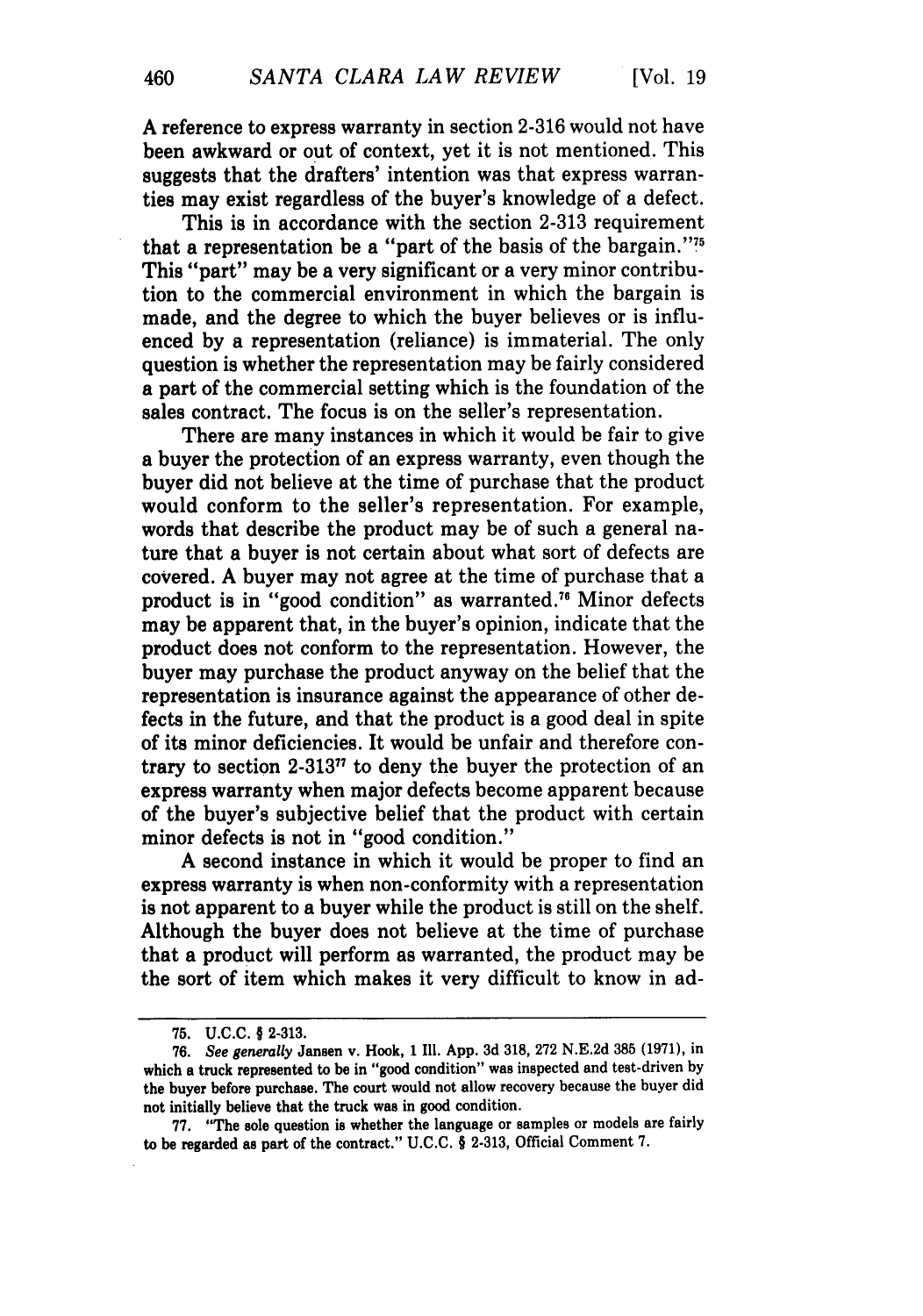vance how well it will perform. An impatient buyer may be persuaded to purchase against better judgment, believing that it will be possible to return the item for exhange or refund if it does not conform to the seller's representations. It would be unfair to penalize the buyer who decides to give the seller the benefit of the doubt.

These two examples are not exhaustive of the cases that arise in which it is just to hold a seller bound by a representation that a buyer believes to be inaccurate. The U.C.C. presumes that a representation becomes part of the basis of a bargain"8 because of its policy to hold a seller to what he has agreed to sell, in all but the most unusual circumstances." This presumption is not overcome by showing that a buyer has not relied. However, a buyer will be denied recovery on the basis of fairness if it appears that the purchase was not made in good faith or that the parties explicity agreed that the particular representation would not apply to their sales agreement. Comment 4 states that the parties to a sales contract may "make their own bargain as they wish. But in determining what they have agreed upon good faith is a factor. . . . "<sup>80</sup> Thus, a seller will not be bound by an express warranty when it is clear that a buyer, who was aware of the product's inadequacy, fully intended at the time of purchase to return the product for refund after enjoying its use for a period of time.

## **SECTION** 2-313 **AND** OTHER PRODUCT THEORIES

Defining "part of the basis of the bargain" without reading in a requirement of reliance does not create unnecessary overlap with other product and warranty theories. No other theory covers the non-relying buyer who suffers only the economic loss of purchasing a product that does not conform to an express warranty but is not "unmerchantable."<sup>81</sup> Since the purpose of section **2-313** is to determine what the seller agreed to sell, a buyer is not denied the benefit of an express warranty because he did not rely $^{82}$  or was not injured, $^{83}$  or because the product is

**19791**

**<sup>78.</sup> U.C.C.** § **2-313,** Official Comments **3, 7.**

**<sup>79.</sup>** In view of the principle that the whole purpose of the law of warranty is to determine what it is that the seller has in essence agreed to sell, the policy is adopted of those cases which refuse except in unusual circumstances to recognize a material deletion of the seller's obligation.

**U.C.C.** § **2-313,** Official Comment 4.

**<sup>80.</sup>** *Id.*

**<sup>81.</sup>** *See* **U.C.C.** § 2-314, which defines merchantability.

**<sup>82.</sup>** *See* **RESTATEMENT (SECOND) OF** TORTS §§ **311,** 402-B **(1965); U.C.C.** § **2-315.**

**<sup>83.</sup>** *See* **RESTATEMENT (SECOND) OF** TORTS §§ **311,** 402-A, 402-B **(1965).**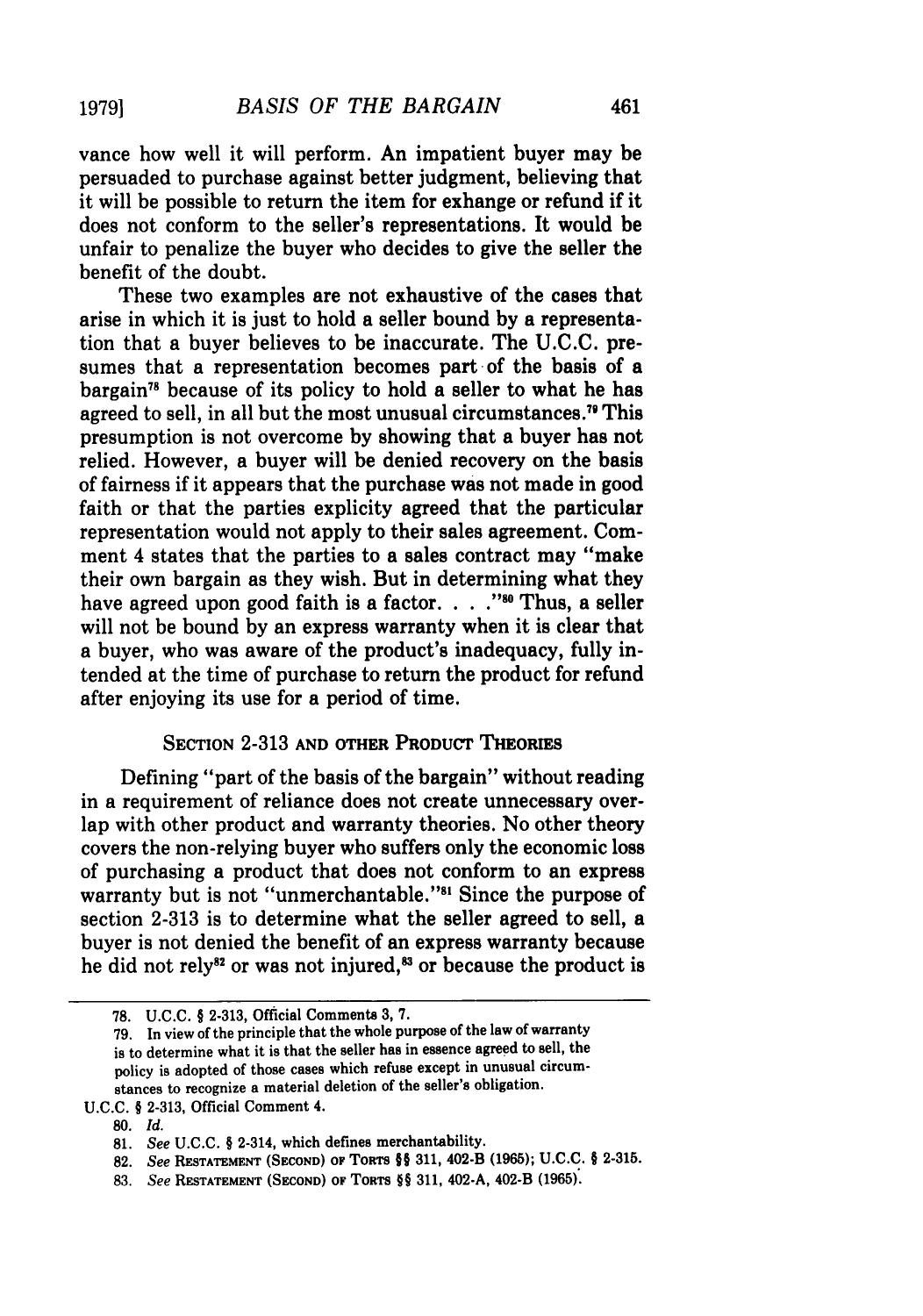not fundamentally "unfit."84 These factors, which are required elements of other theories of products liability, have nothing to do with what a seller has offered for sale.

Even in cases in which other theories could protect the buyer, as when a product is defective<sup>85</sup> or unmerchantable<sup>86</sup> and when personal injury or property damage has resulted from the inadequacy,87 a non-relying buyer can benefit from the applicability of section 2-313. Establishing the existence of a defect or of unmerchantability at a trial can be very costly and difficult. Non-conformity with an express warranty is generally much easier to show.<sup>88</sup> In such cases, application of section  $2-313$ would make proof under the other, more difficult theories unnecessary because the inadequacy of the product would be conclusively established by the seller's own standard. Early settlement of cases would be encouraged and lengthy trials avoided.

#### **CONCLUSION**

The words "part of the basis of the bargain" in **U.C.C.** section **2-313** are intended to replace the Uniform Sales Act requirement of reliance with a broader test that is not based upon the attitude or conduct of the buyer but upon the representation of the seller.

**A** seller creates an express warranty in two ways: **(1) by** communication, directly to a buyer, of an affirmation of fact or a promise regarding the goods; or (2) **by** communication, to a class of persons of which the buyer is a member or directly to a particular buyer, of a description, sample, or model of the goods. Such representations constitute a part of the commercial setting in which the goods are purchased and are, therefore, a part of the basis of any subsequent sale or bargain. Reliance is strong evidence that a representation is "part of the basis of the bargain," but is not a necessary element.

This formulation is not unfair to a seller. It merely encourages honest dealing with the public. It is very fair to allow a seller to be measured **by** a standard that he or she created.

<sup>84.</sup> See **U.C.C.** § 2-314.

**<sup>85.</sup>** See **RESTATEMENT (SECOND) OF TORTS** § 402-A **(1965).**

*<sup>86.</sup>* See **U.C.C.** § 2-314.

<sup>87.</sup> **RESTATEMENT (SECOND) OF TORTS § 402-A (1965) applies only in cases involv**ing personal injury or property damage.

**<sup>88.</sup>** See Hauter v. Zogarts, 14 Cal. **3d** 104, 534 **P.2d 377, 120** Cal. Rptr. **681 (1975).** It would have been easier to show that the golfing gizmo was not "completely safe" as warranted than to show that it was defective under **RESTATEMENT (SECOND) OF TORTS** § 402-A, since a non-defective product is not necessarily completely safe.